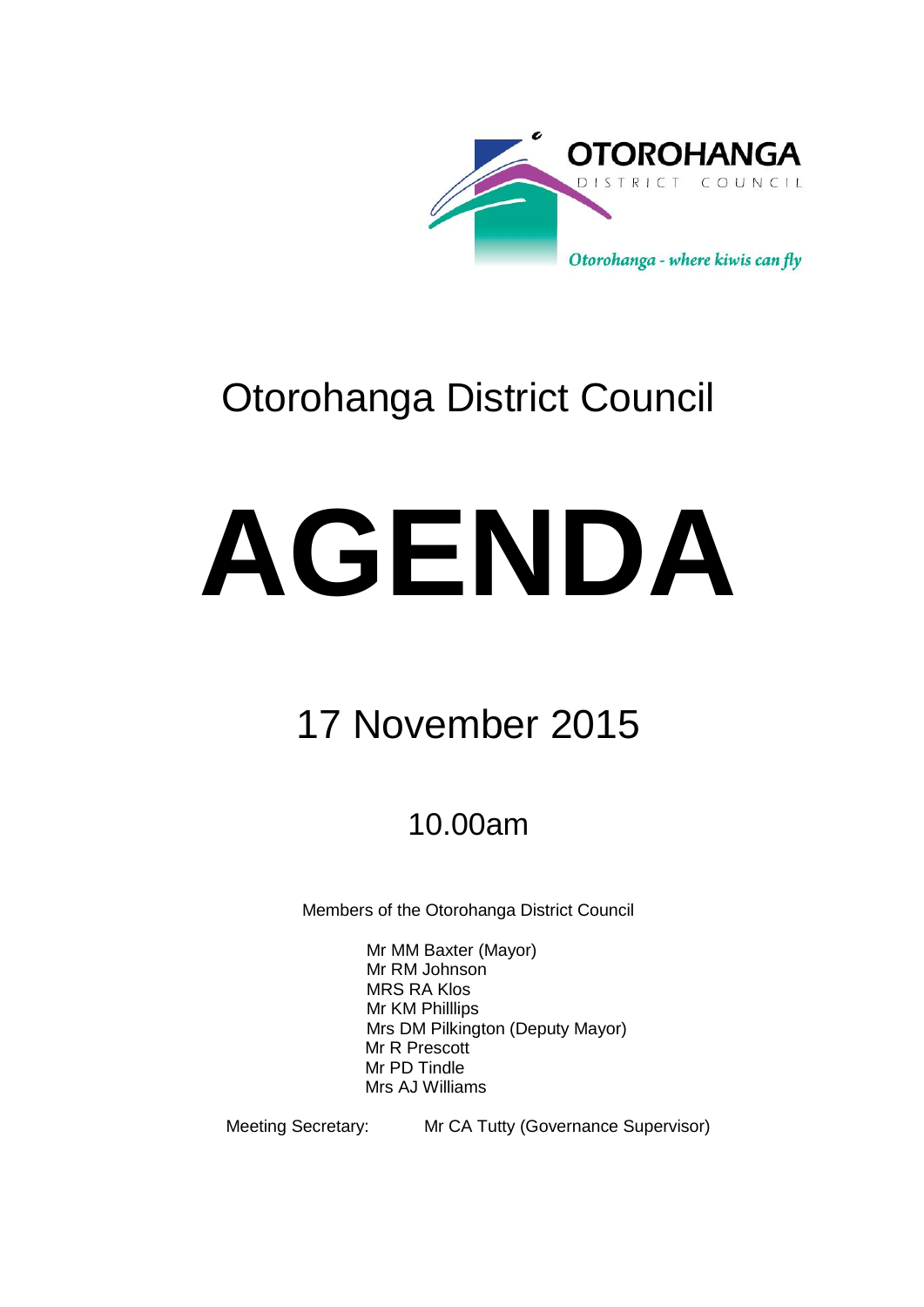### **OTOROHANGA DISTRICT COUNCIL**

17 November 2015

Notice is hereby given that an ordinary meeting of the Otorohanga District Council will be held in the Council Chambers, Maniapoto St, Otorohanga on Tuesday 17 November 2015 commencing at 10.00am.

9 November 2015

#### **DC Clibbery CHIEF EXECUTIVE**

**AGENDA**

#### **VISITORS ATTENDING THE MEETING:**

11.00am Te Kuiti Indoor Sports Hub – Bruce Maunsell

#### **ORDER OF BUSINESS:**

| <b>ITEM</b>           | <b>PRECIS</b>                                                                    | <b>PAGE</b>    |
|-----------------------|----------------------------------------------------------------------------------|----------------|
| <b>PRESENT</b>        |                                                                                  | 1              |
| IN ATTENDANCE         |                                                                                  | 1              |
| <b>APOLOGIES</b>      |                                                                                  | 1              |
| <b>OPENING PRAYER</b> |                                                                                  | 1              |
|                       | <b>ITEMS TO BE CONSIDERED IN GENERAL BUSINESS</b>                                | 1              |
|                       | CONFIRMATION OF MINUTES - 20 OCTOBER 2015                                        | 1              |
| <b>REPORTS</b>        |                                                                                  | 1              |
| Item $254$            | FEES & CHARGES FOOD ACT 2014                                                     | 1              |
| Item 255              | ANIMAL CONTROL OFFICERS REPORT FOR JULY TO SEPTEMBER 2015                        | 3              |
| Item $256$            | DRAFT MANAGEMENT ACCOUNTS FOR THE PERIOD ENDING 30<br>SEPTEMBER 2015             | 4              |
| Item 257              | KING COUNTRY ENERGY SHARE OFFER                                                  | 5              |
| Item $258$            | ROUTINE ENGINEERING REPORT FOR THE PERIOD AUGUST -<br>OCTOBER 2015               | $\overline{7}$ |
| Item $259$            | SPORT NZ RURAL TRAVEL FUND                                                       | 13             |
| Item $260$            | ODC PROPOSED SCHEDULE OF MEETINGS FOR JANUARY TO<br>SEPTEMBER 2016               | 14             |
| Item 261              | ODC MATTERS REFERRED FROM 20 OCTOBER 2015                                        | 15             |
| <b>GENERAL</b>        |                                                                                  | 16             |
| Item $261$            | OBJECTION TO MENACING DOG CLASSIFICATION ON KARMA AND OTO<br><b>CONFIDENTIAL</b> | 16             |
|                       | <b>MOTION TO EXCLUDE THE PUBLIC</b>                                              | 16             |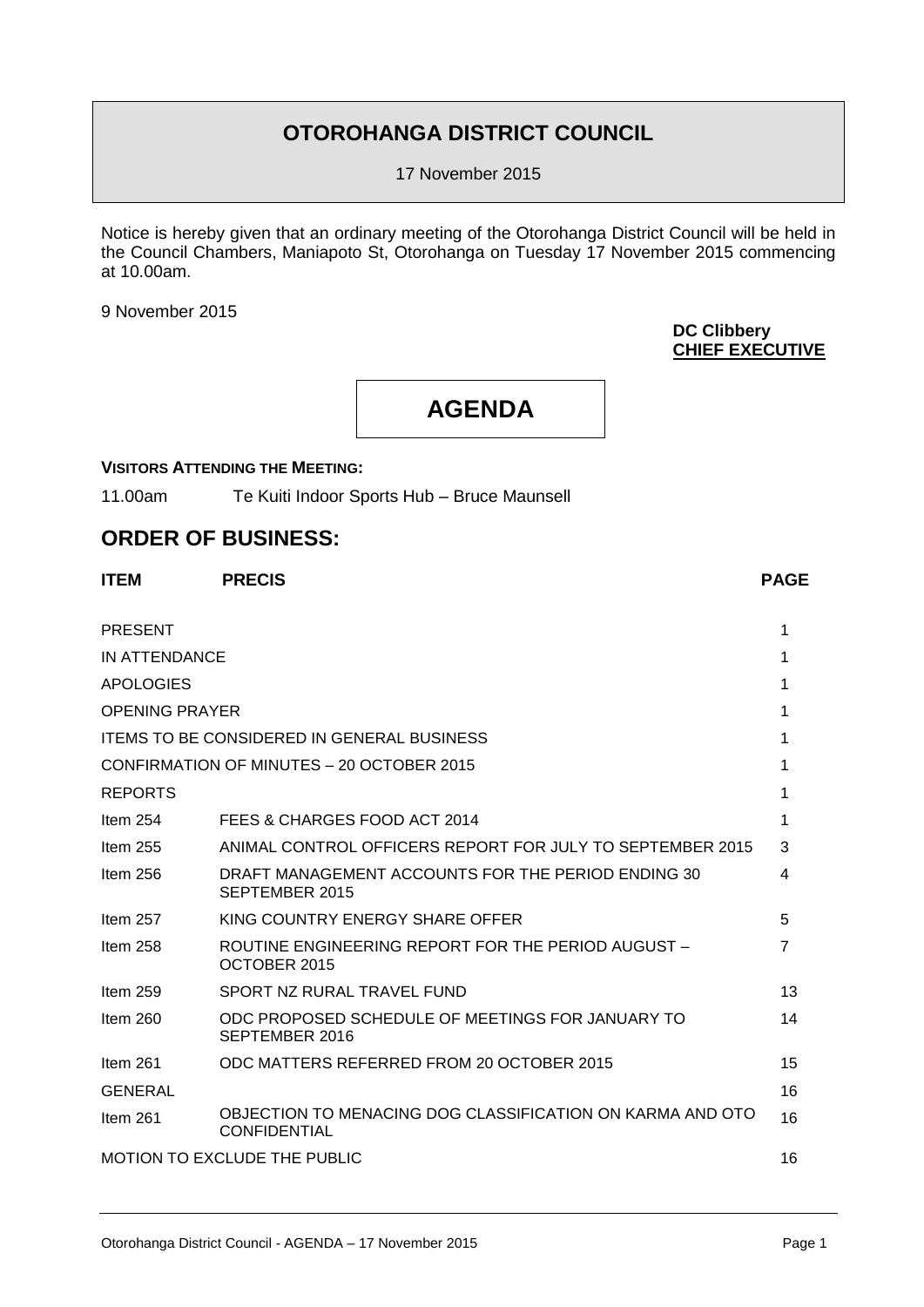#### **PRESENT**

**IN ATTENDANCE**

**APOLOGIES**

**ITEMS TO BE CONSIDERED IN GENERAL BUSINESS**

**CONFIRMATION OF MINUTES – 20 OCTOBER 2015**

**REPORTS**

**Item 254 FEES & CHARGES FOOD ACT 2014**

**To: His Worship the Mayor & Councillors Otorohanga District Council**

**From: Environmental Services Manager**

**Date: 17 November 2015**

#### **Relevant Community Outcomes**

- The Otorohanga District is a safe place to live
- Ensure services and facilities meet the needs of the Community
- Promote the local economy and opportunities for sustainable economic development

#### **Executive Summary**

The provisions of the Food Act 2014 for certain food premises commence on 1 March 2016. Fees set under the provisions of the previous legislation are no longer applicable and a new schedule of fees and charges pursuant to the new Act must be adopted.

#### **Staff Recommendation**

It is recommended that:

- 1. The report from the Environmental Services Manager be received and,
- 2. The Statement of Proposal including the proposed Fees for Functions under the Food Act 2014 be approved for public consultation.

#### **Report Discussion**

The Food Act 2014 will be implemented progressively from March 2016. Premises will move to the new regime in stages, dependant on the activities that they undertake. The first category of premises to move across on 1 March 2016 are food service businesses that hold an alcohol licence i.e. on-licences.

This has given rise to a transitional matter in that new food premises starting up between March 2016 and June 2016 have to be registered in accordance with the new Act. This process requires a new fee structure based on estimated time and costs to process and assess registration, verification and compliance functions of the new business.

Council fees and charges are reviewed and set annually as part of the annual plan or the Long Term Plan. Our current fees and charges for food premises relate to the previous legislation and cannot be applied to any new food business after 1 March 2016.

Accordingly a new schedule of fees need to be in place by 1 March 2016 and must be set using the special consultative procedure. It is important to note that at this early stage of implementing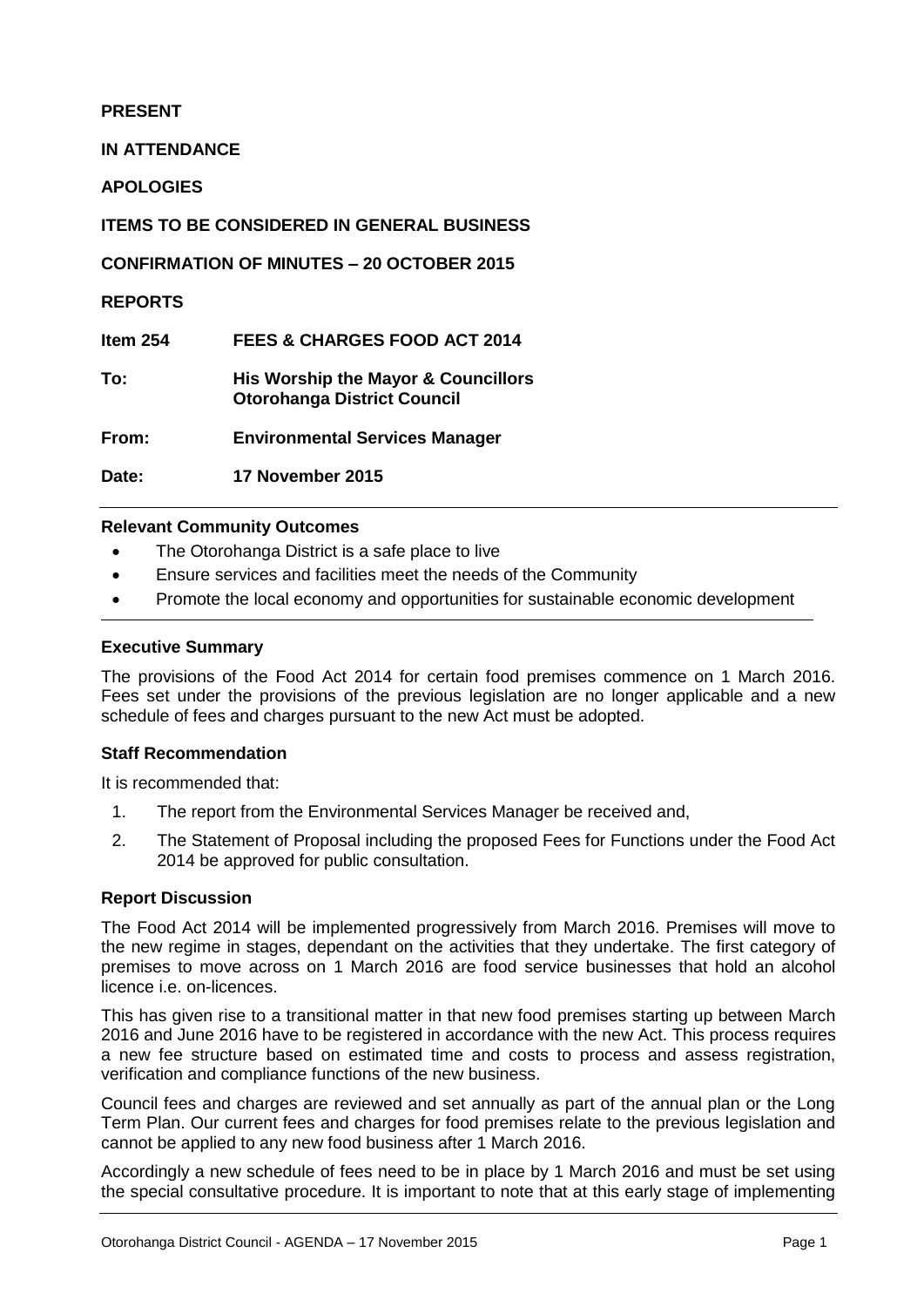the new legislation the costs that will be incurred in administering to the new requirements can only be estimated as no benchmarking or actual cost data is available. It is very likely that after a period of imbedding the new processes the fees will have to be reviewed to take account of actual costs.

#### **Statement of Proposal**

This Statement of Proposal sets out the Otorohanga District Council proposed Fees for Functions under the Food Act 2014 for the period 1 March to 30 June 2016.

The new fees must be set using the special consultative procedure and business owners and members of the public are invited to make submission on the proposal during a consultation period that runs from 1 December 2015 to 28 February 2016.

Submissions and a final decision on the fees proposal will be considered by Council on 16 February 2016.

In proposing this new schedule of fees, staff have estimated the costs of providing functions and services required under the provisions of the Food Act 2014.

The proposed new fees have been determined based on estimated time and costs to process registrations for new premises and provide verification and compliance functions. The Ministry of Primary Industries fee structure has been used as a guideline. The proposed fees only apply to new business that apply for registration between March and July 2016 but are likely to be adopted for all premises when Council reviews its annual fees and charges for the 2016 – 2017 financial year.

*Template Food Control Plan: a standardized template that can be altered or amended to create a Food Control Plan suitable to the requirements of an individual business.*

*National Programme: a standardised Food Control Plan that is used nationally by a chain of business such as a fast food franchise or restaurant chain.* 

| <b>Proposed Fees (incl GST)</b>                                                                                                                                            | per hour |
|----------------------------------------------------------------------------------------------------------------------------------------------------------------------------|----------|
| All administration and verification activities including annual<br>verification, reporting, non conformance visits and any activity not<br>specified in the schedule below | \$160    |
| Application for new registration of Template Food Control Plan                                                                                                             | \$180    |
| Renewal of registration of Template Food Control Plan                                                                                                                      | \$160    |
| Application for amendment of registration of Template Food Control<br>Plan                                                                                                 | \$150    |
| Voluntary suspension of Template Food Control Plan                                                                                                                         | \$85     |
| Application for new registration of premises under a National<br>Programme                                                                                                 | \$120    |
| Renewal of registration of premises under a National Programme                                                                                                             | \$100    |
| Voluntary suspension of National Programme                                                                                                                                 | \$85     |
| Issue of improvement notice, or review of an improvement notice                                                                                                            | \$150    |
| Application for statement of compliance.                                                                                                                                   | \$150    |

#### **AR Loe ENVIRONMENTAL SERVICES MANAGER**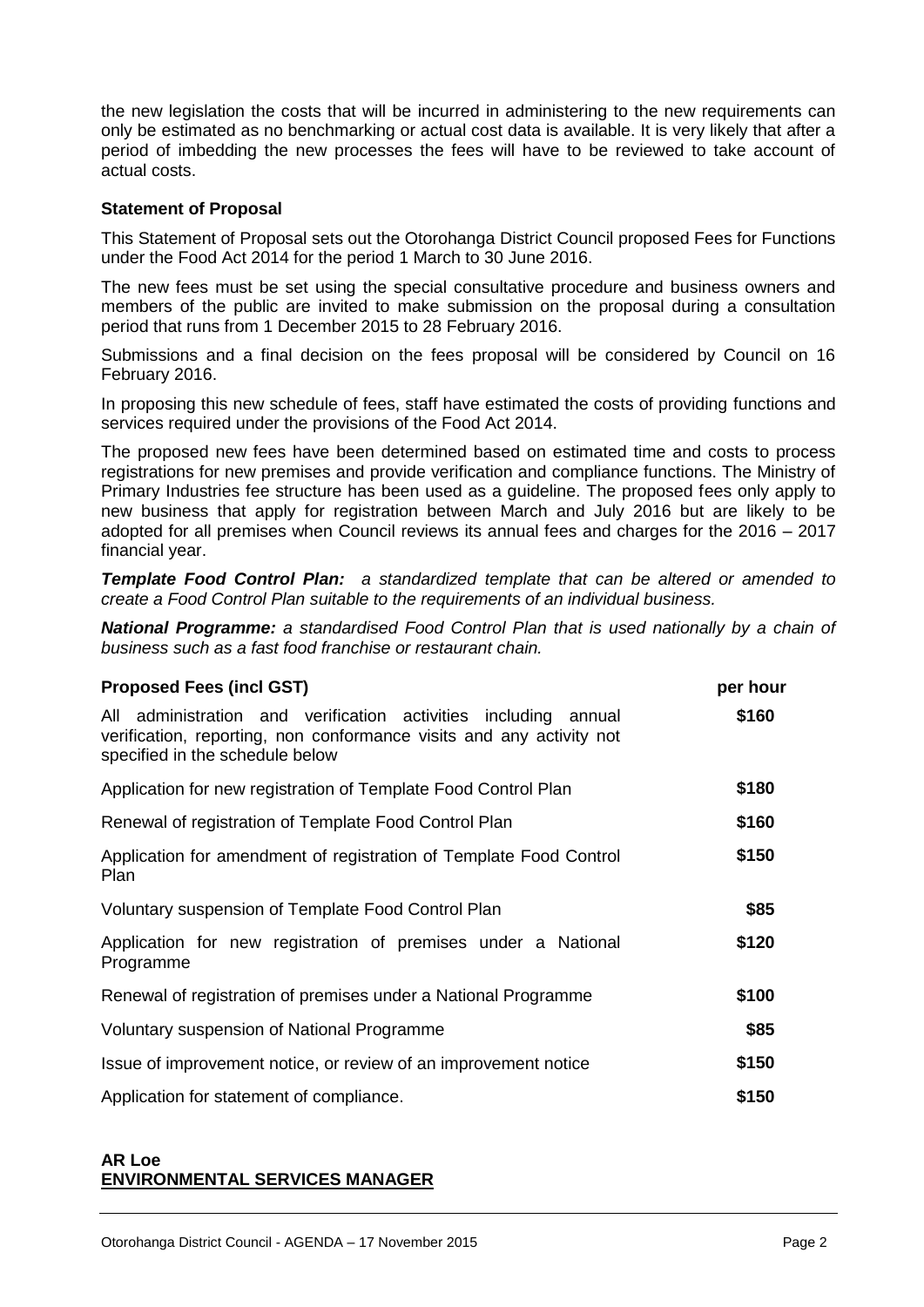**Item 255 ANIMAL CONTROL OFFICERS REPORT FOR JULY TO SEPTEMBER 2015**

**To: His Worship the Mayor & Councillors Otorohanga District Council**

**From: Environmental Services Manager**

**Date: 17 November 2015**

#### **Relevant Community Outcomes**

- The Otorohanga District is a safe place to live
- Ensure services and facilities meet the needs of the Community
- Recognise the importance of the Districts rural character

#### **Executive Summary**

A report from the Environmental Services Manager on Dog and Animal Control activities in the District for the period July to September 2015.

#### **Staff Recommendation**

It is recommended:

That the Environmental Services Manager's report on Dog and Animal Control for July to September 2015 be received.

| <b>Animal Control Statistics</b> |                                                         | July           | <b>August</b>  | <b>September</b> |
|----------------------------------|---------------------------------------------------------|----------------|----------------|------------------|
| 1.                               | No. of Registration Notices issued                      | 7              | 6              | 4                |
| 2.                               | No. of Property visits for Registration Checks - Rural  | 8              | 11             | 14               |
| 3.                               | No. of Property visits for Registration Checks – Urban  | 7              | 4              | 3                |
| 4.                               | No. of Property visits for SOS                          | 5              | 4              | 3                |
| 5.                               | No. of Property visits for Two Dog Permit               | $\overline{2}$ | $\overline{2}$ | 1                |
| 6.                               | No. of Complaints – Dogs Actioned                       | 14             | 17             | 13               |
| 7.                               | No. of Complaints - Stock Actioned                      | 5              | 11             | 5                |
| 8.                               | No. of Street Patrols Night - Otorohanga                | 5              | 5              | 5                |
| 9.                               | No. of Street Patrols Day - Otorohanga/Kawhia           | 6              | 7              | 8                |
|                                  | 10. No. of Enquiries - Registration/Dog Control/General | 21             | 14             | 9                |
|                                  | 11. No. of Dogs Impounded                               | 10             | 6              | 3                |
|                                  | 12. No. of Stock Impounded                              |                |                |                  |
|                                  | 13. No. of Written Warnings - Dog Infringement Notices  |                |                |                  |
|                                  | 14. No. of Infringement Notices Issued                  |                |                |                  |
|                                  | 15. No. of Verbal Warnings - Dog Control                | 12             | 17             | 9                |

#### **AR Loe ENVIRONMENTAL SERVICES MANAGER**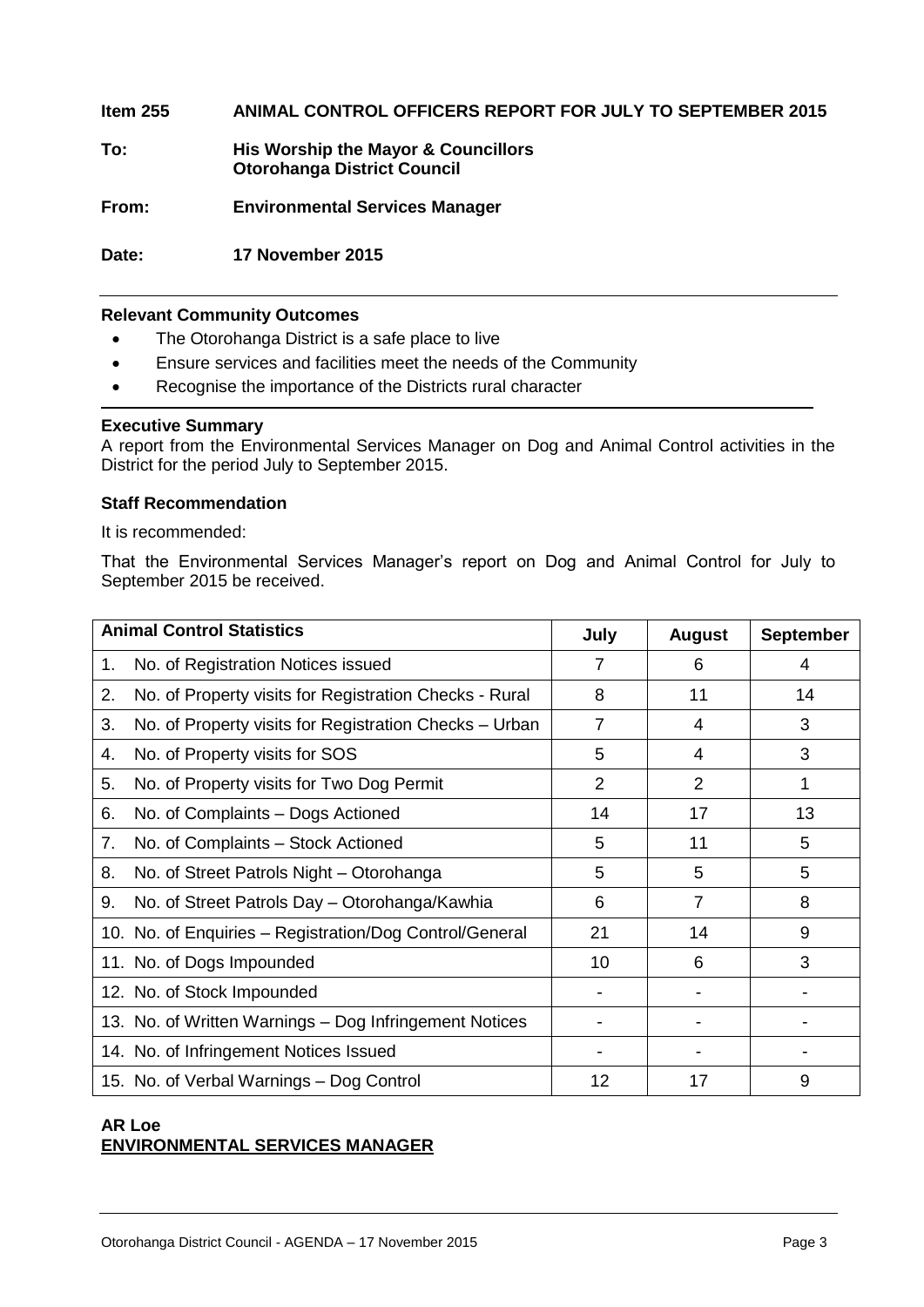#### **Item 256 DRAFT MANAGEMENT ACCOUNTS FOR THE PERIOD ENDING 30 SEPTEMBER 2015 To: His Worship the Mayor & Councillors Otorohanga District Council**

**From: District Accountant**

**Date: 17 November 2015**

#### **Relevant Community Outcomes**

- Ensure services and facilities meet the needs of the Community
- Promote the local economy and opportunities for sustainable economic development
- Foster an involved and engaged Community

#### **Executive Summary**

The Draft Management Accounts for the period ended 30 September 2015 are attached under separate cover.

#### **Staff Recommendation**

It is recommended:

That the Draft Management Accounts for the period ended 30 September 2015 be received.

**Brendan O'Callaghan DISTRICT ACCOUNTANT**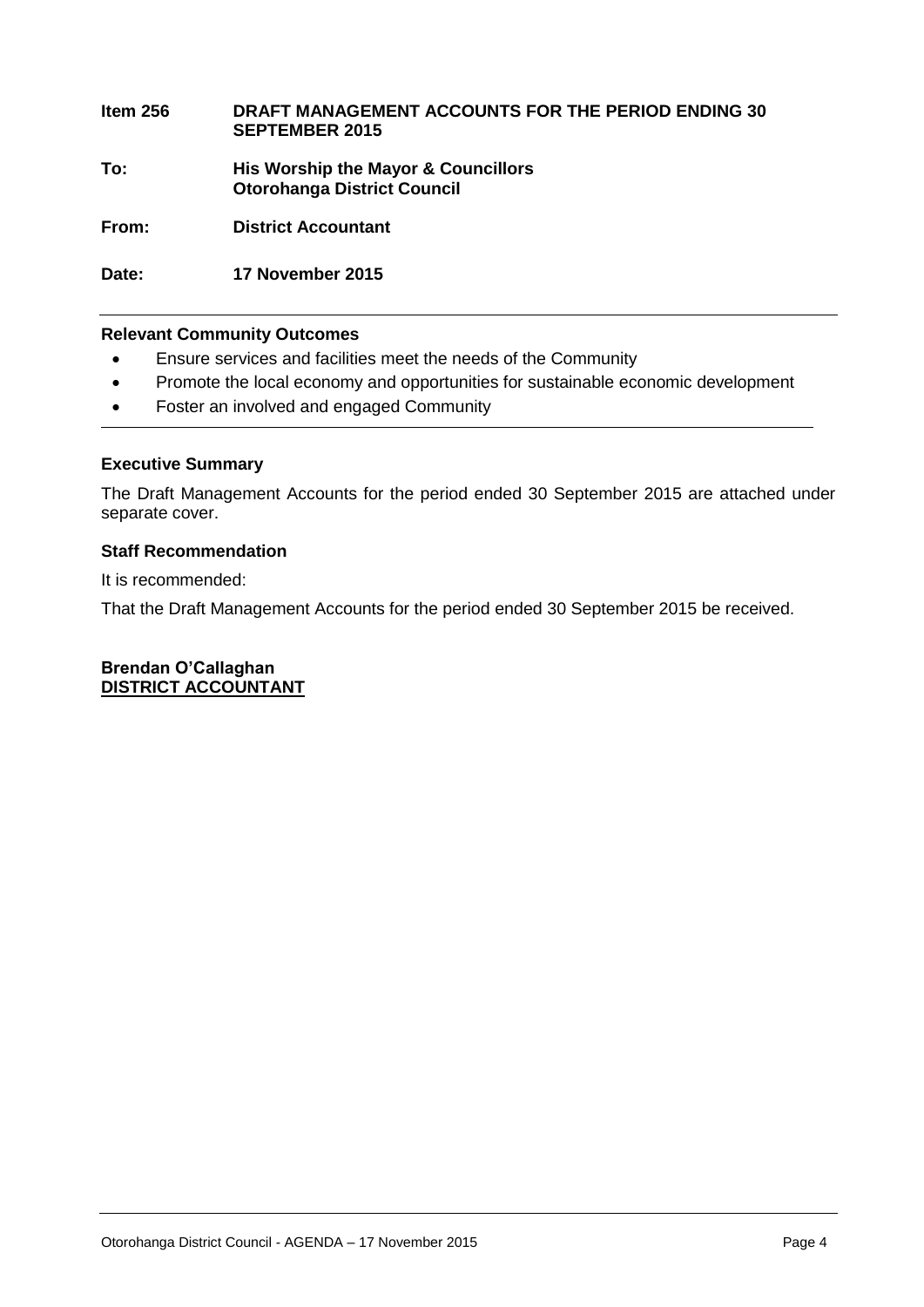**Item 257 KING COUNTRY ENERGY SHARE OFFER To: His Worship the Mayor & Councillors Otorohanga District Council From: District Accountant Date: 17 November 2015**

#### **Relevant Community Outcomes**

- Ensure services and facilities meet the needs of the Community
- Promote the local economy and opportunities for sustainable economic development
- Foster an involved and engaged Community

#### **Executive Summary**

This report outlines the proposed full takeover offer from Trustpower of King Country Energy

#### **Staff Recommendation**

It is recommended that:

- 1. Council awaits the arrival of the advice booklet from King Country Energy Limited on the proposed takeover.
- 2. Council empower the Chief Executive and Finance & Administration Manager to either accept or decline the offer based on the suggestions from the advice booklet.

#### **Report Discussion**

In 1999, Council acquired a total of 10,300 share in King Country Energy Limited (KCE). Currently these shares are held at a value of \$4.05 per share, or a total value of \$41,715. This holding is based on the value of the shares at 30 June 2015. These shares represent 0.04% of the total shares in KCE. Council currently receives dividends on these shares of approximately \$2,350 per annum.

On 3<sup>rd</sup> November 2015, KCE received a takeover notice under the Takeovers Code from a wholly owned subsidiary of Trustpower Limited, giving notice of Trustpower's intention to make a full takeover offer for all the shares in KCE.

The proposed offer is subject to various conditions, including that Trustpower receives acceptances for 50.1% of KCE's shares. This minimum acceptance condition will be satisfied, as Nova Energy Limited, which owns approximately 54% of the share in KCE, has agreed that it will accept Trustpower's offer.

The proposed offer has a two tier offer price. If acceptances are received for between 50.1% and 70.2% of KCE's shares, the offer price is \$4.78 per share. If acceptances are received for 70.2% or more of KCE's share, the offer price is \$5.00 per share. In either case, any acceptances from the King Country Energy Power Trust (which owns 19.98%) are excluded from the acceptance calculation for pricing purposes.

KCE, in compliance with the Takeovers Code, have established an Independent Committee of Directors, to consider the proposed offer and oversee KCE's obligations under the Takeovers Code. An Independent Adviser's Report is required under the Takeovers Code, and this report and the Committee's recommendation will be provided to all current shareholders.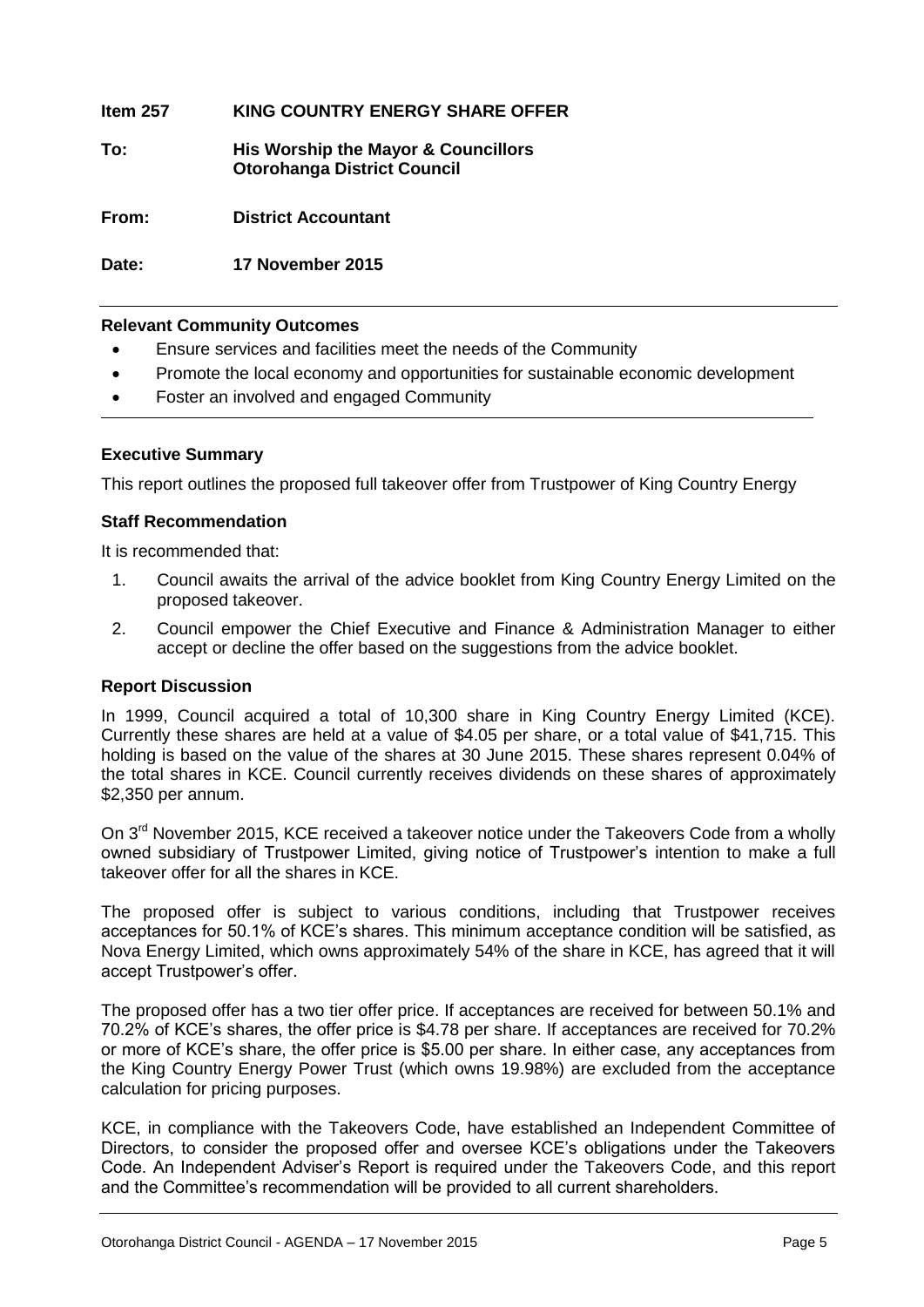The takeover notice is not a takeover offer. If Trustpower wishes to proceed to make a takeover offer, it must do so within the period that begins 14 days and ends 30 days after  $4<sup>th</sup>$  November 2015. If it does not do so, Trustpower's takeover notice will lapse.

Once the offer is formally made, there will be a offer period during which acceptances will be made. This period will be a minimum of 30 days up to a maximum of 90 days from the date of the offer. Once the offer is made, the Offeror may increase the offer price, but is not allowed to decrease it. If the price is increased, the additional amount has to be paid to everyone who accept the Takeover Offer, even if they accepted before the price was increased.

#### **B O'Callaghan DISTRICT ACCOUNTANT**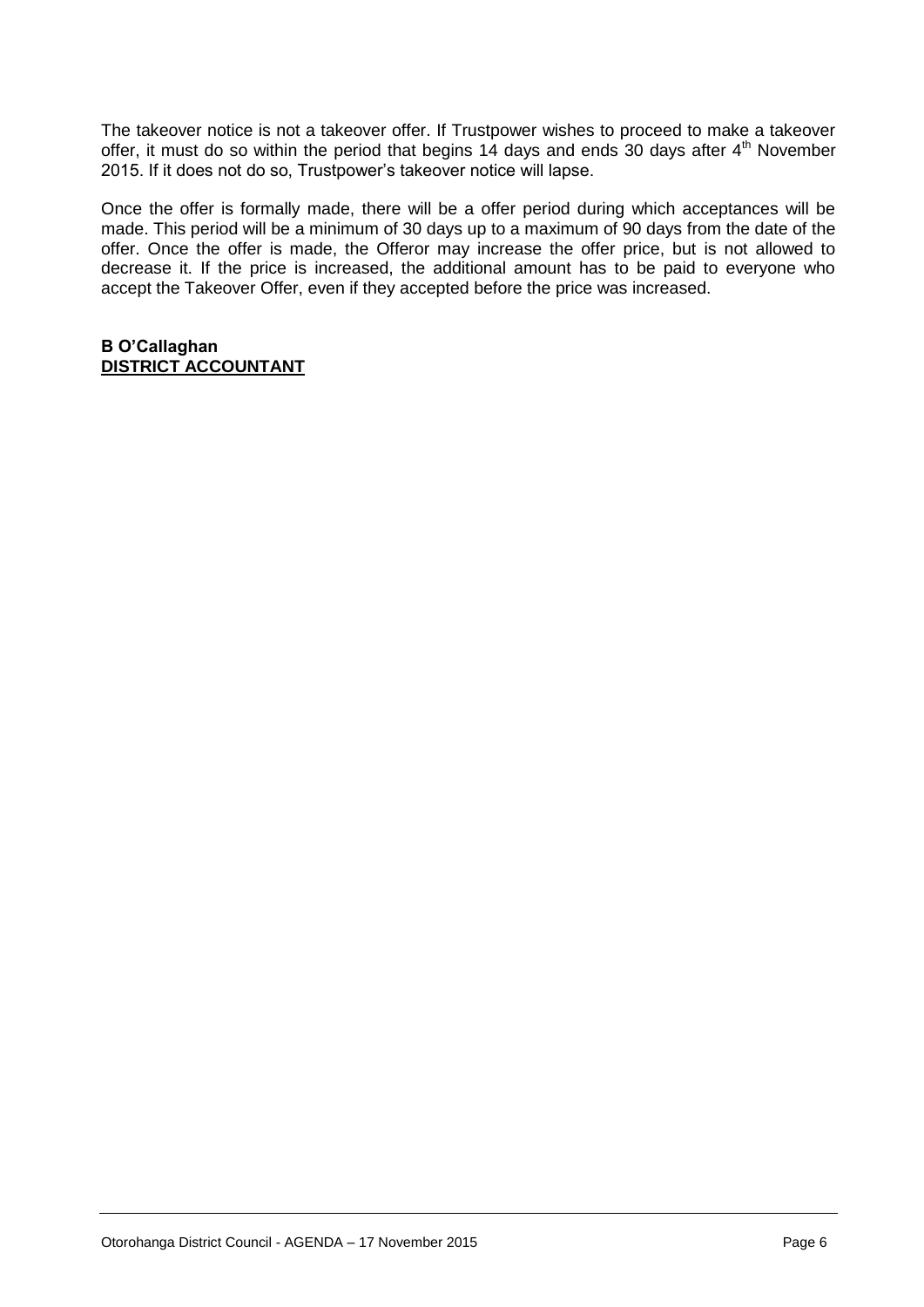## **Item 258 ROUTINE ENGINEERING REPORT FOR THE PERIOD AUGUST – OCTOBER 2015 To: His Worship the Mayor & Councillors Otorohanga District Council From: Engineering Manager**

**Date: 17 November 2015**

#### **Relevant Community Outcomes**

- The Otorohanga District is a safe place to live
- Ensure services and facilities meet the needs of the Community

#### **Executive Summary**

This is a routine report on engineering matters for the period August to October 2015

#### **Staff Recommendation**

It is recommended:

That the Routine Engineering report for the period August to October 2015 be received.

#### **Report Discussion**

#### **ROADING**

#### **Contract 963 - Roads Maintenance 2012 – 2014 (Inframax Construction)**

All roads throughout the District are in good condition considering the weather conditions over the last three months.

During the first three weeks of September we had four road closures namely the Otewa slip, Honikiwi and Turitea flooding, Morrison slips and Raglan drop out. All but Raglan Road have been resolved, with Raglan having been temporarily repaired and restricted to single lane traffic. We plan to carry out a permanent repair this summer once the area dries out.

With the wet weather there are a few failures around the district appearing in sealed roads, which is normal. Our unsealed roads have come through reasonably well. Some roads are showing corrugations but not as many as would be normally expected and there have been few complaints from ratepayers.

Shoulder and drainage maintenance has been ongoing over the last three months, some of this in relation to the  $2<sup>nd</sup>$  coat and reseal programme for this season. This work is progressing well and helps ensure our roads remain in good condition.

Roadside mowing through the district began in the middle of October with the first round expected to be completed by mid-November.

Culvert inspections district wide are ongoing and ahead of schedule this year.

A contract has been let to Gray Construction for bridge repairs to Hanning Road bridge and McCools bridge on Mangati Road, to undertake repairs to beams identified during this year's bridge inspections.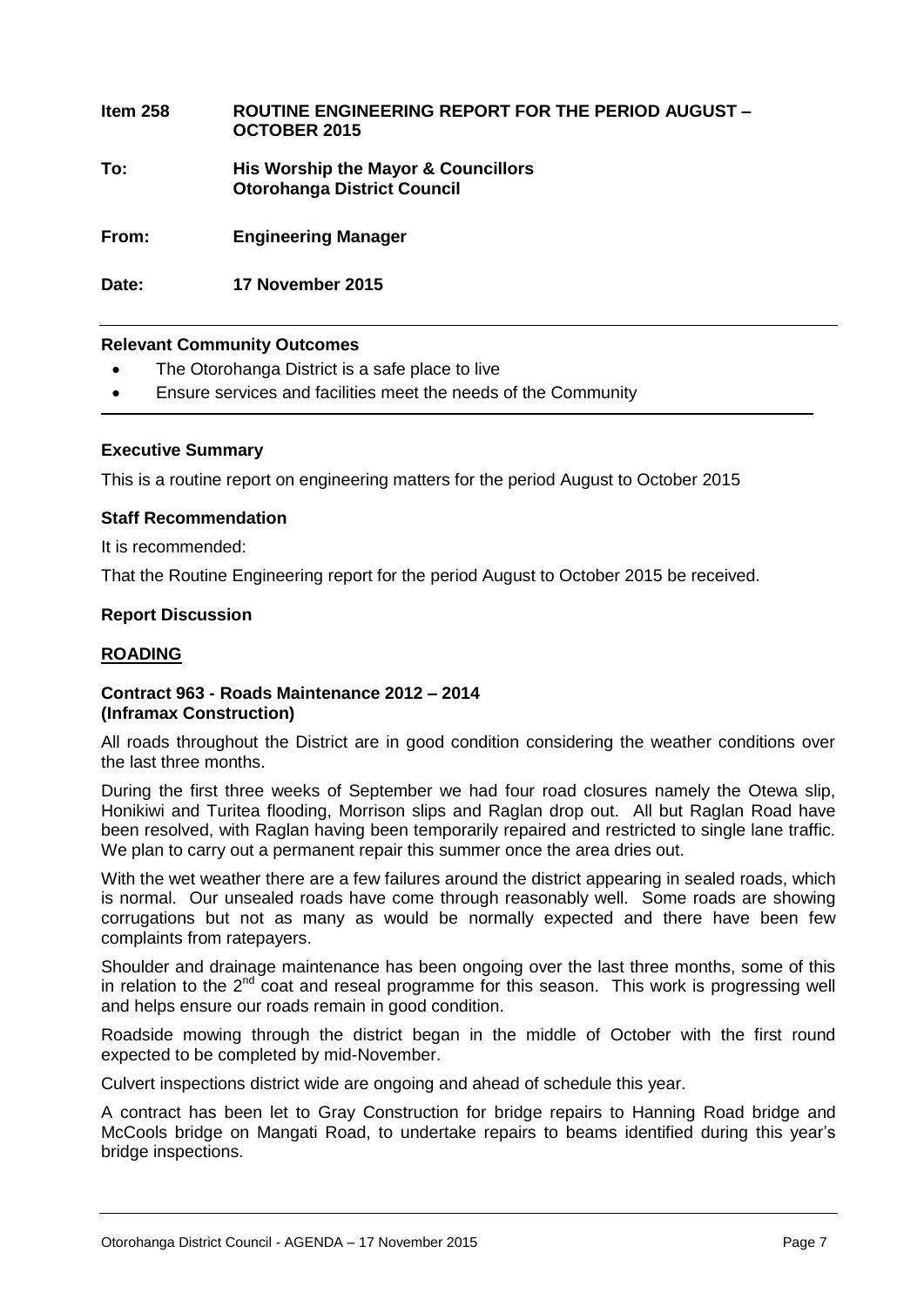Inframax Construction have also been awarded a contract for bridge abutment works within streams on six bridges following annual inspections.

Hauturu Road slump retaining wall is currently out to tender and closes on 16 November with work to be undertaken in February - March 2016.

#### **Contract 981 - Pavement Marking (Road Runner Markers)**

The annual road marking programme is due to start on 9 November, with all road marking, apart from 2nd coat and reseal areas to be remarked prior to Christmas.

#### **Contract 982 - Street Lighting (The Lines Company)**

Contract progressing without problems.

#### **Contract 994 - 2 nd Coat and Reseals 14/15 (Higgins Construction)**

Contract in maintenance period for a further 5 months, with remedial works to be undertaken.

#### **Contract 1016 - 2 ND Coat and Reseals 15/16 (Higgins Construction)**

New contract awarded to Higgins with sealing work to commence in the new year. All pre-seal repairs for this contract have been completed in the last two months by Inframax/Gideon Contractors. Work completed, being shoulder and drainage maintenance, digouts and stabilising.

#### **Contract 980 - Bulk Metalling (2012 – 2015) (Inframax Construction)**

60% of work for this financial year is completed in this contract. Due to price increases from quarries run by Swap's, Inframax have declined to accept the final one year roll-over option for this contract. A new contract is currently being written which is programmed to go out to tender early next year.

#### **Contract 1007 - AWPT (Inframax Construction)**

There are three sites to complete this season. Lurman Road is 50 % complete, work started on the Te Kawa site 3 November, with Waipapa yet to be started. All sites to be completed by end of February 2016.

#### **Contract 1000 - Footpath Construction and Maintenance (Inframax Construction)**

Contract in maintenance period with minor remedial works to be completed.

#### **Contract 977 - Hydroseeding (Evergreen Contracting)**

All physical works for this financial year completed. All sites under construction this season to be programmed and sprayed once complete.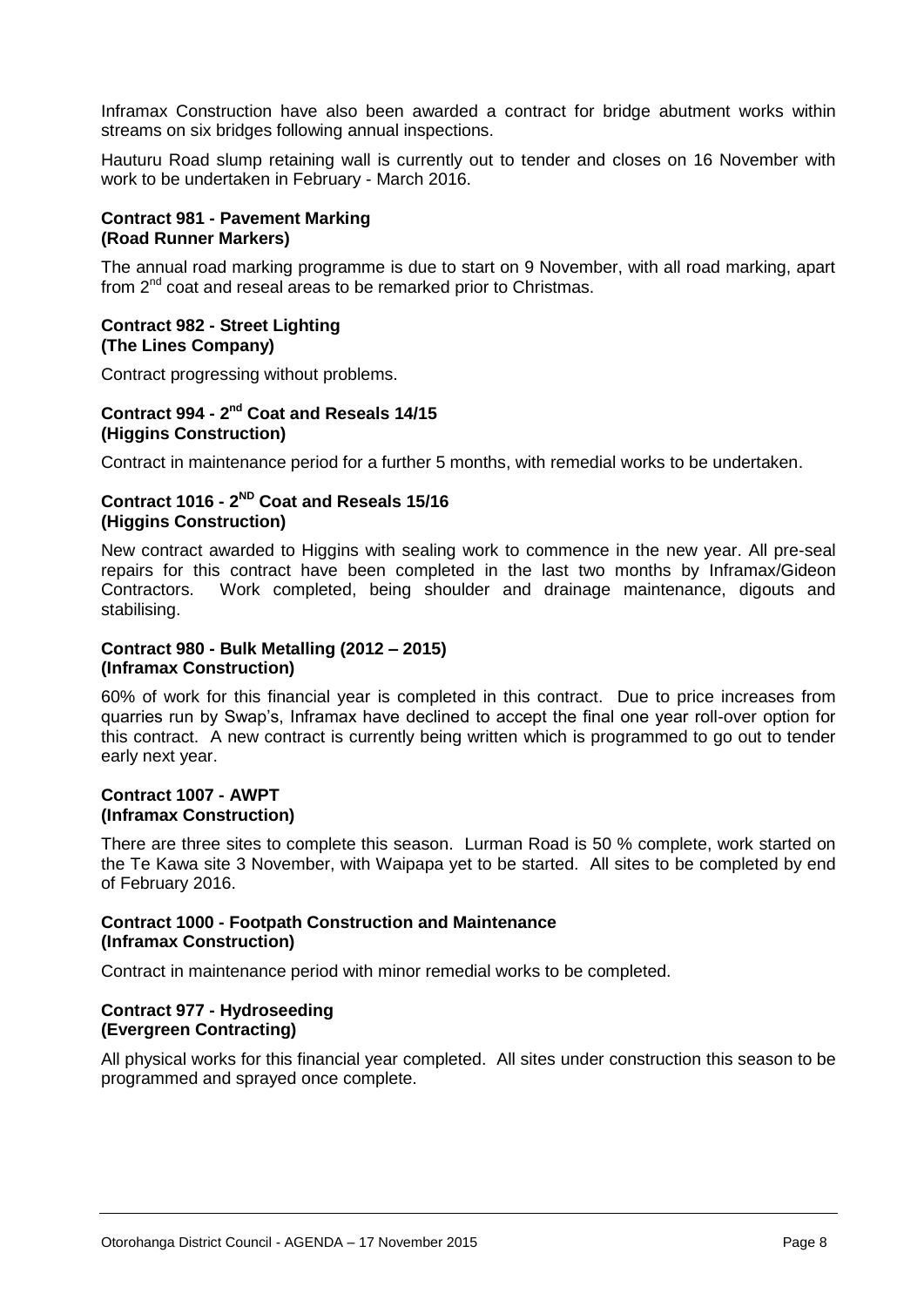#### **PROJECTS AND DESIGN**

#### **C997 - Harbour Road Sealed Smoothing RP 12.4 to 13.32 (Strada Corporation Ltd)**

Strada have applied to the Waikato Regional Council for approval of their Environmental Plan and submitted their traffic management plan to Council. Once these are approved works can commence. It is likely that the start date will be mid-November with earthworks and culvert works to be completed prior to Christmas and pavement and sealing works to be undertaken after Christmas.

#### **C1002 - Ouruwhero Road Sealed Smoothing RP 4.46 to 6.21 (To Peacock Road) (Inframax Construction)**

Inframax intend to commence construction works immediately after the Christmas break. Earthworks will be undertaken over a period of two weeks with three separate earthworks crews and simultaneously a drainage crew will undertake the renewal of two major culverts. The alternative tender which was accepted requires Ouruwhero Road to be closed to through traffic over this two week period, with suitable detours in place for commuting traffic. All residents will continue to have uninterrupted access to their properties and a residents meeting will be held before Christmas. The road will be reopened whilst pavement works are undertaken.

#### **C1022 - Kawhia Toilets Vehicle Pedestrian Barrier**

The bollards have been installed and this contract has been completed.

#### **C1011 - Ouruwhero Pokuru Intersection Improvements (Inframax Construction)**

Works are due to start immediately with a completion date prior to Christmas.

#### **C1001 - Honikiwi Road River Realignment RP 19.1**

The resource consent for this project has now been received from Waikato Regional Council and contains onerous conditions around stream ecology. Discussions are being held with the Regional Council investigating the possibility that they may be able to undertake the physical works within their works programme over the coming year, albiet at Council's cost.

#### **C1023 - Kawhia Boardwalk (Kawhia Motors Limited)**

This project has been tendered, with the lowest tender price being received by Kawhia Motors Limited. A shortfall of funding of approximately \$25,000 was referred back to the Kawhia Community Board for resolution. The Kawhia Community Board and community are not supportive of the additional funding required and hence the project will not go ahead.

#### **Underpasses**

No new applications are in progress this year.

#### **WATER AND COMMUNITY SERVICES**

#### **Kawhia Community Water Supply**

No capital works completed for this reporting period.

Daily operational maintenance ongoing and undertaken in conjunction with reactive repair works.

The water treatment plant was audited by Work Safe New Zealand and a compliance notice issued. The only significant issue being to ensure the chlorine room is fire proof and complies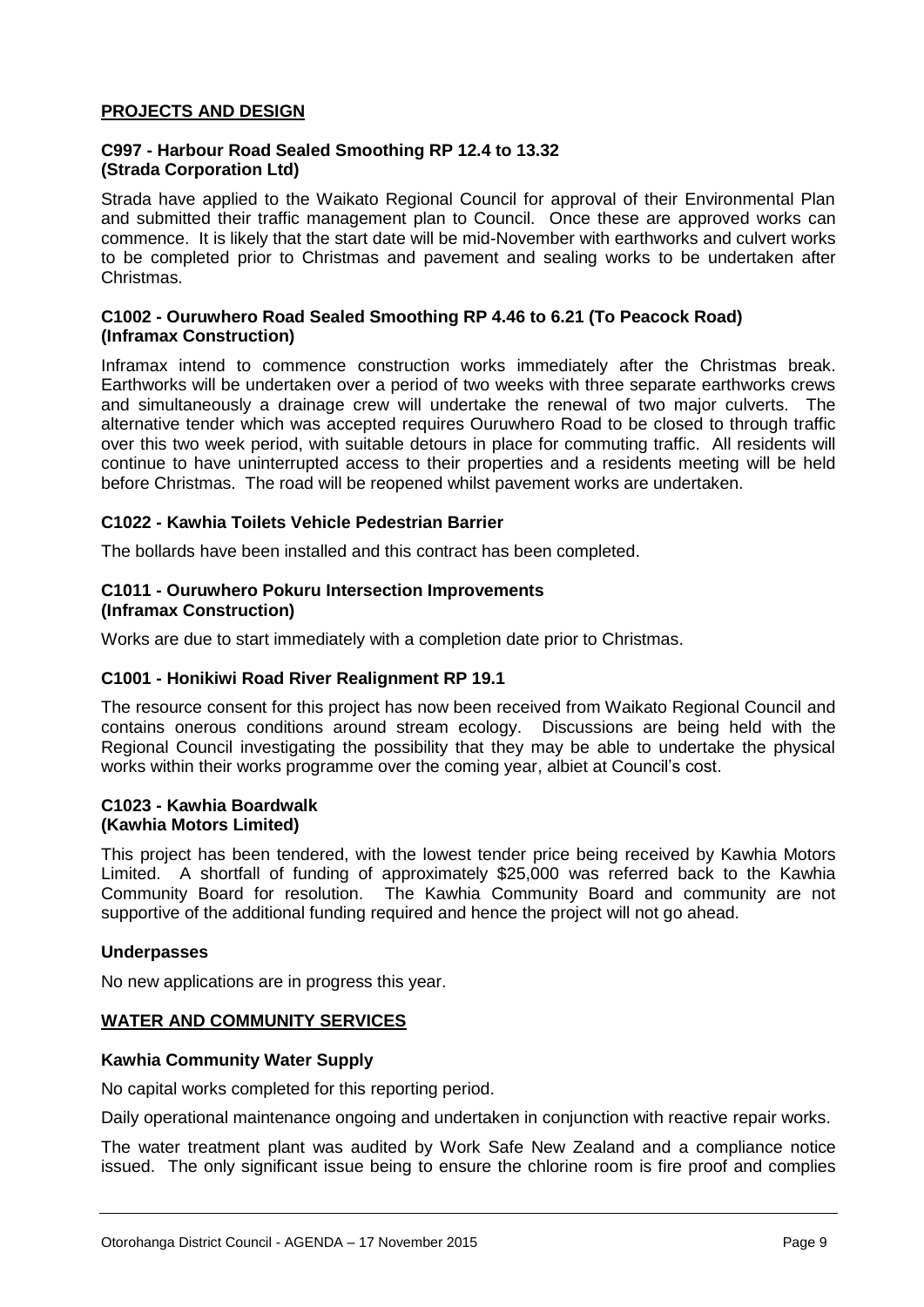with the New Zealand Standard AS\NZ 2927:2001, the storage and handling of liquefied chlorine gas. This work is to be completed by 14 December 2015.

#### **Arohena Rural Water Supply**

No capital works completed for this reporting period.

Arohena water take resource consent is up for renewal March 2016; Council has recently submitted a renewal application to Waikato Regional Council and similarly presented an easement application to the Department of Conservation. Both of these applications have been accepted as complete and are currently being processed.

Daily operational maintenance ongoing and undertaken in conjunction with reactive repair works.

Whilst the water treatment plants were not audited by Work Safe New Zealand they have requested that all chlorine storage rooms be brought up to AS\NZ 2927:2001 requirements.

#### **Ranginui Rural Water Supply**

No capital works to report for this period.

Daily operational maintenance ongoing and undertaken in conjunction with reactive repair works.

Two meetings with the Ranginui Scheme members recently took place to discuss the future of the scheme. The consensus reached at these meetings was for Council to run the scheme to produce stock water only with effect from 1 July 2016. All residential properties currently receiving potable water from the scheme will be supplied by other means organised by the property owners. It is felt that this is a good outcome for the scheme users and Council.

It was also agreed that approximately \$30,000 in capital which was budgeted would be spent to repair and improve the current intake structure prior to 1 July 2016.

The conversion of the scheme to a stock water only supply will require its formal closure as a drinking water supply, and a legal process will have to be worked through to do so. Views of the Medical Officer of Health on the proposed closure are currently being sought, as required by the legislation.

Once these views have been obtained Council will be asked to consider initiating the formal process towards scheme closure, which would include a referendum of ratepayers of properties serviced by the scheme.

#### **Tihiroa Rural Water Supply**

No capital works were completed in this reporting period.

Daily operational maintenance ongoing and undertaken in conjunction with reactive repair works.

The water treatment plant was audited by Work Safe New Zealand and a compliance notice issued. The only significant issue being to ensure the chlorine room is fire proof and complies with the New Zealand Standard AS\NZ 2927:2001, the storage and handling of liquefied chlorine gas. This work is to be completed by 14 December 2015.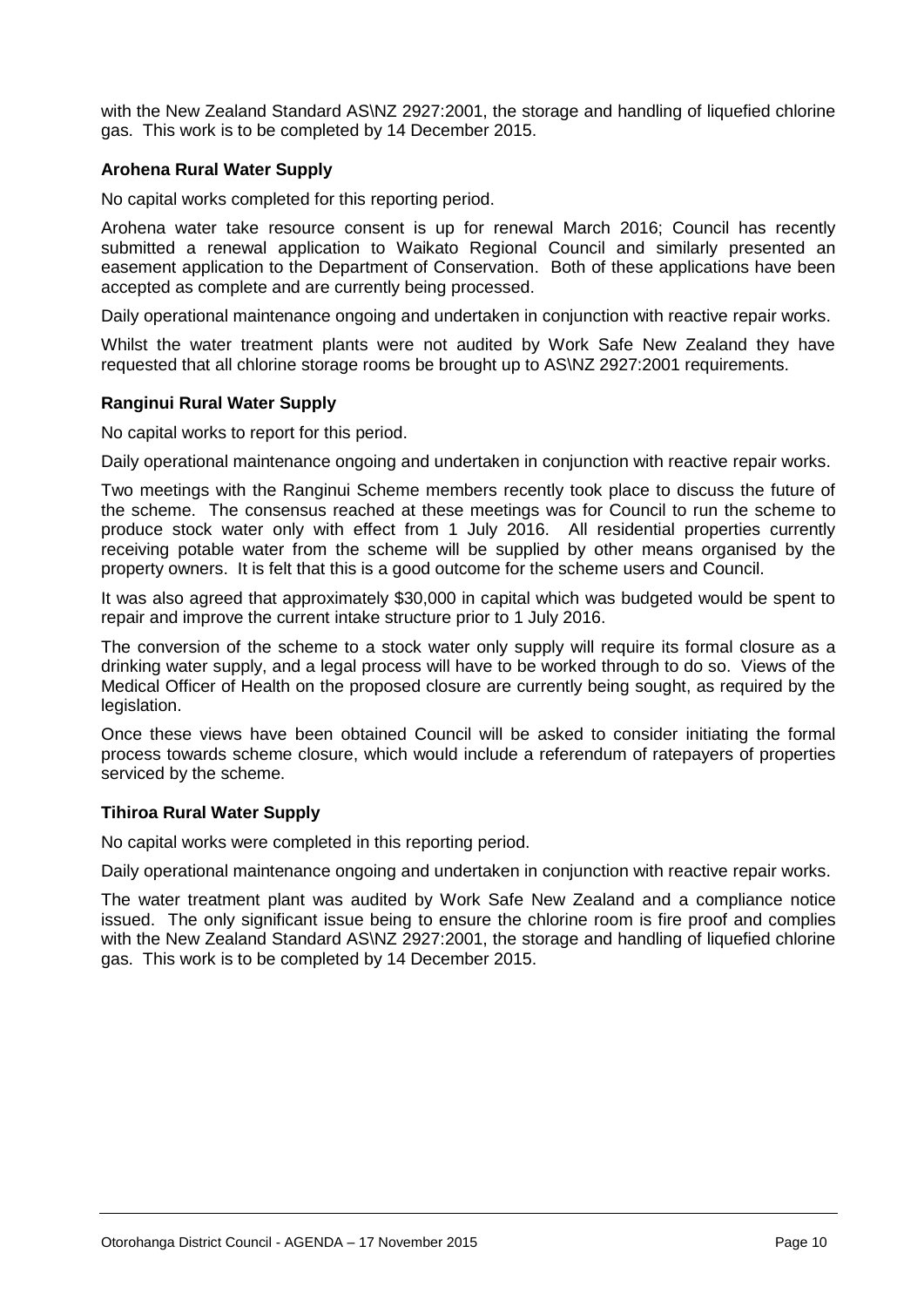#### **Otorohanga/Waipa Water Supply**

Capital works completed for the Otorohanga water plant were an electrical upgrade which has involved a new electrical cabinet and installation of Pro-logic computer (PLC) control now 95% complete.

Installion of a spill channel pump to pump any spillages in the water treatment room to the backwash pond. This addresses a concern raised by the Waikato Regional Council.

Maintenance works undertaken was the installation of a chlorine gas leak light early warning system, replacement of the lime hopper ventilation fan, installation of low reservoir warning protection including UPS telemetry backup, flashing light and siren.

Implementation of a turbidity meter calibration procedure in line with compliance expectations of DHB.

The water treatment plant was audited by Work Safe New Zealand and a compliance notice issued. The only significant issue being to ensure the chlorine room is fire proof and complies with the New Zealand Standard AS\NZ 2927:2001, the storage and handling of liquefied chlorine gas. This work is to be completed by 14 December 2015.

#### **C1021 – Otorohanga Water Meter Installation (Allens United Drainage & Earthworks)**

Water metering installation for Otorohanga has been awarded to Allens United Drainage and Earthworks Ltd. Officers of the Otorohanga District Council met with Paul and Janine Sturgeon, Directors/owners of Allens United to confirm aspects of Contract 1021. The programmed start date is 22 February 2016, with practical completion the end of May 2016.

David McKinley, Services Manager is Engineer's Representative and as such will oversee the water metering roll out and supervision of contractors.

#### **Otorohanga Sewerage Treatment**

Capital works completed in the Cedric Smiths Sewer Station is the installation of new pumps, riser pipe work and two new valves.

Wetland cell renovation has had 80% of the vegetation removed and placed in an approved sediment trap.

Maintenance works undertaken is the gravelling of the access roads using material from the recent Otewa Road slip.

#### **Otorohanga Community Stormwater Drainage**

Maintenance works completed is the inspection and performance maintenance on the Otewa Flood Station pump number 2 – remove, dismantle, service, paint, reinstall.

Annual inspection of Lake Huiputea and Mair Street flood station electrical systems has been undertaken.

#### **OTOROHANGA COMMUNITY PARKS & RESERVES**

#### **Lake Huiputea Wetlands**

Lake Huiputea Wetlands project (58% funded by the Waikato River Authority) is well underway with contouring works completed. The area has been cleared of deleterious matter, a gravel footpath has been constructed along the east side of the water feature. The planting of vegetation to the wetlands is underway and a recently completed timber walkway will provide a place to view and learn about the functioning wetland. A continuation of the footpath is planned to lead to the historical Huiputea tree. Council officers have been in consultation with the local Iwi and are waiting on feedback or comment relating to the linking of the Lake Huiputea Wetlands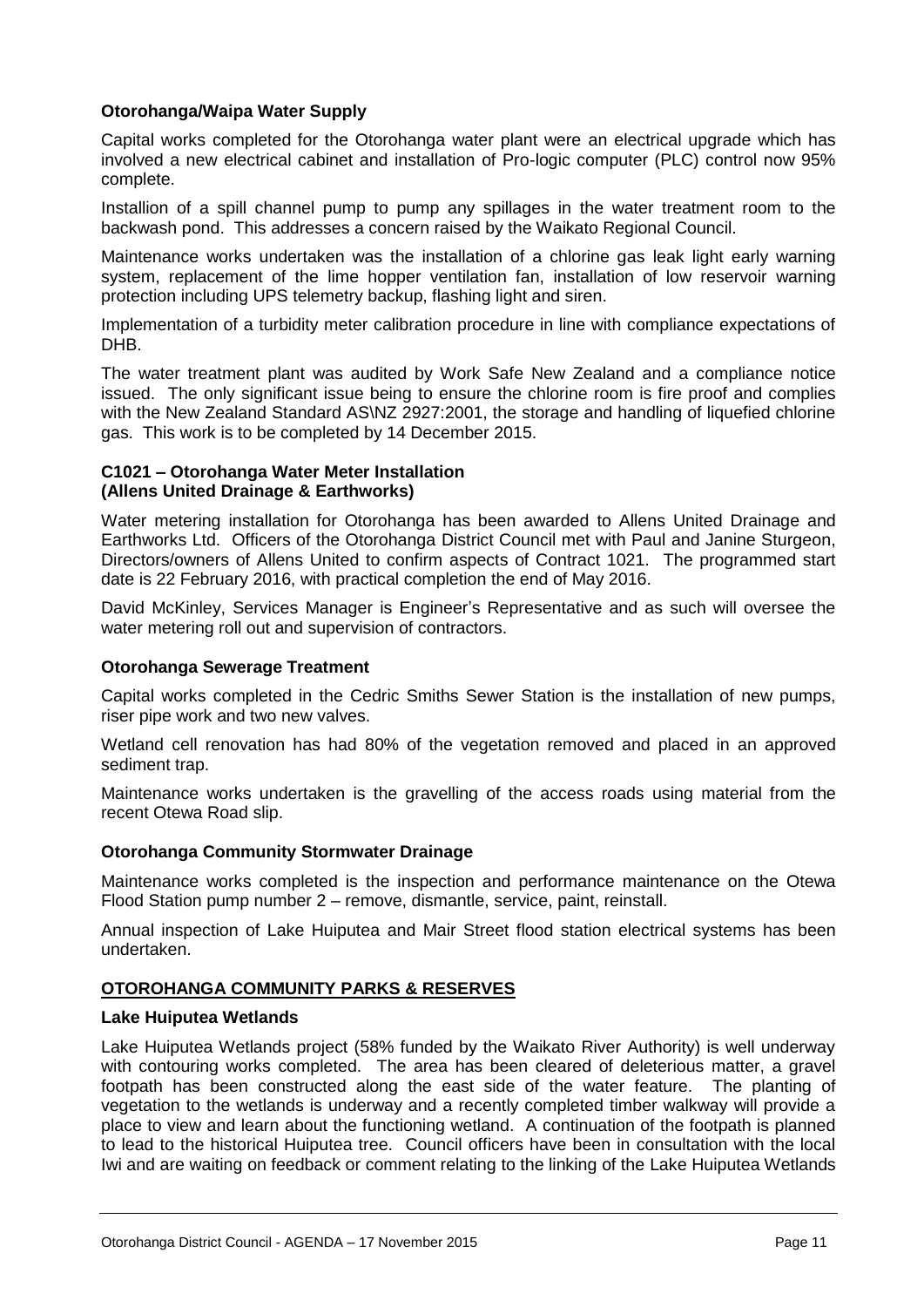project to the Huiputea tree. To date the project remains within budget and on target for successful completion.

#### **Otorohanga Community Public Conveniences**

Exterior painting of toilet facilities.

#### **Council Administration Building**

Executive Assistants office renovations are complete.

#### **Otorohanga Swimming Pool/Gym**

Operationally no issues reported.

Currently Council is seeking expressions of interests or quotes for the repainting of the heated pool The outcome will be an inclusion in the 2016/17 budget for approval.

#### **Otorohanga Cemetery**

Operationally, no issues.

#### **Otorohanga Community Housing for the Elderly**

Operationally, no issues.

#### **Kawhia Cemetery**

Operationally, no issues.

#### **Kawhia Harbour**

Operationally, no issues.

#### **Kawhia Medical Centre**

Operationally, no issues.

#### **Kawhia Housing for the Elderly**

Painting carried out.

#### **Refuse & Recycling**

Operationally, no issues.

#### **Roger Brady ENGINEERING MANAGER**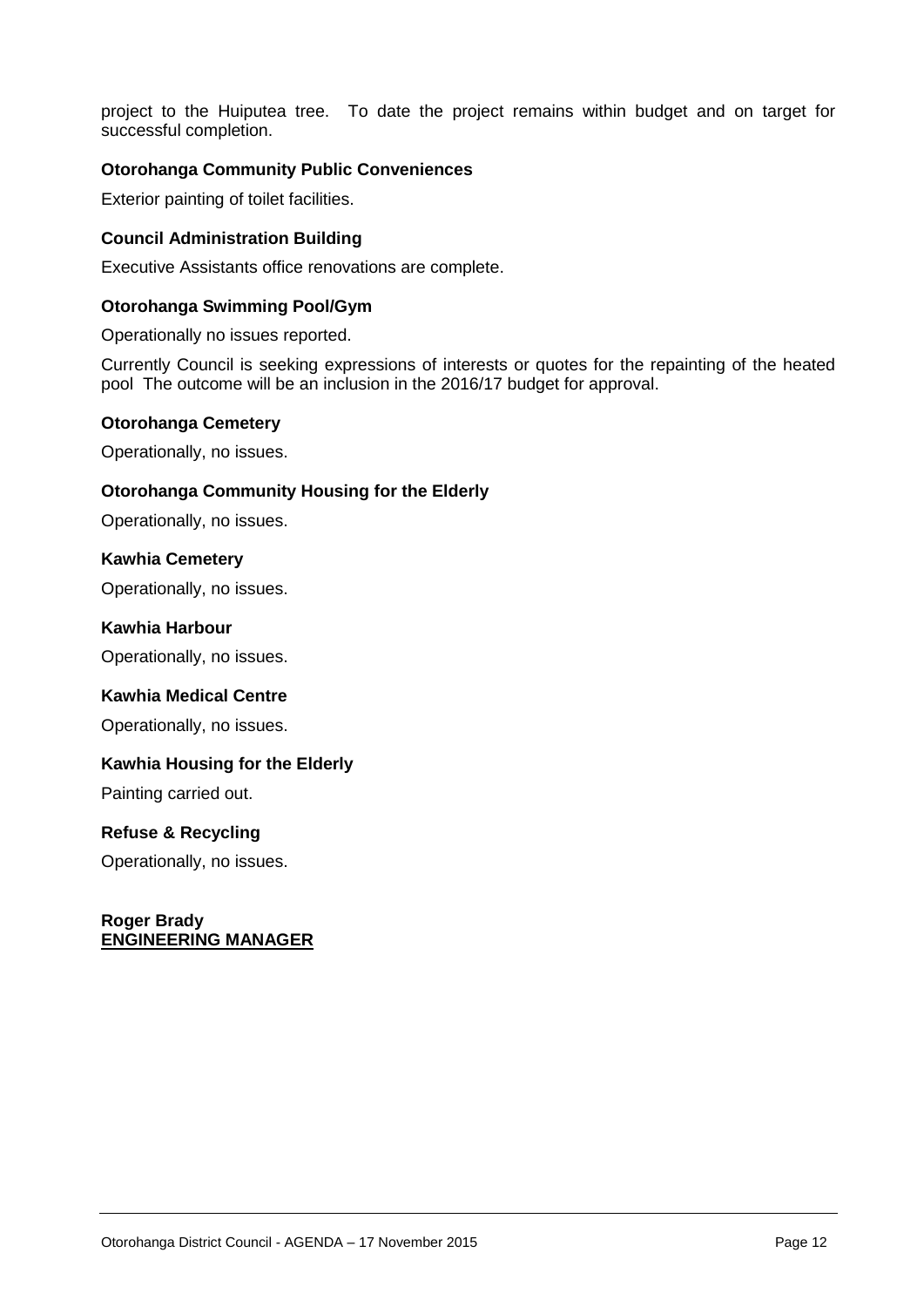**Item 259 SPORT NZ RURAL TRAVEL FUND To: Chair and Councillors Otorohanga District Council From: Governance Supervisor Date: 17 November 2015** 

#### **Relevant Community Outcomes**

- Ensure services and facilities meet the needs of the Community
- Foster an involved and engaged Community

#### **Executive Summary**

Sport NZ, Rural Travel Fund – results of the first round of the 2015/16 year applications.

#### **Staff Recommendation**

It is recommended:

That the Governance Supervisor's report be received and the recommended grants approved.

#### **Report Discussion**

Applications for assistance under the above scheme closed on 25 September 2015. Seven applications were received requesting a total financial assistance of \$13,624 Council receives a total allocation of \$9,500 for the 2015/16 year, two rounds.

Following discussion on the individual applications with Mayor Baxter, Cr Pilkington and Chief Executive, Dave Clibbery, the following grants have been recommended –

| TOTAL                                 | \$6,500 |
|---------------------------------------|---------|
| Ebony Kings Touch Club (Touch)        | \$500   |
| Otorohanga Football Club              | \$500   |
| Otorohanga College (Hockey)           | \$1000  |
| Otorohanga College (Basketball)       | \$1000  |
| Hauturu School (Summer sports)        | \$1000  |
| Otorohanga Sports Club (Junior Rugby) | \$1000  |
| Otorohanga Junior Cricket             | \$1500  |

These grants are all for assistance towards travel costs to enable participation. Should the above grants be approved, this will leave a balance of \$3,000 for allocation in the second round to be held mid- April 2016

#### **Colin Tutty GOVERNANCE SUPERVISOR**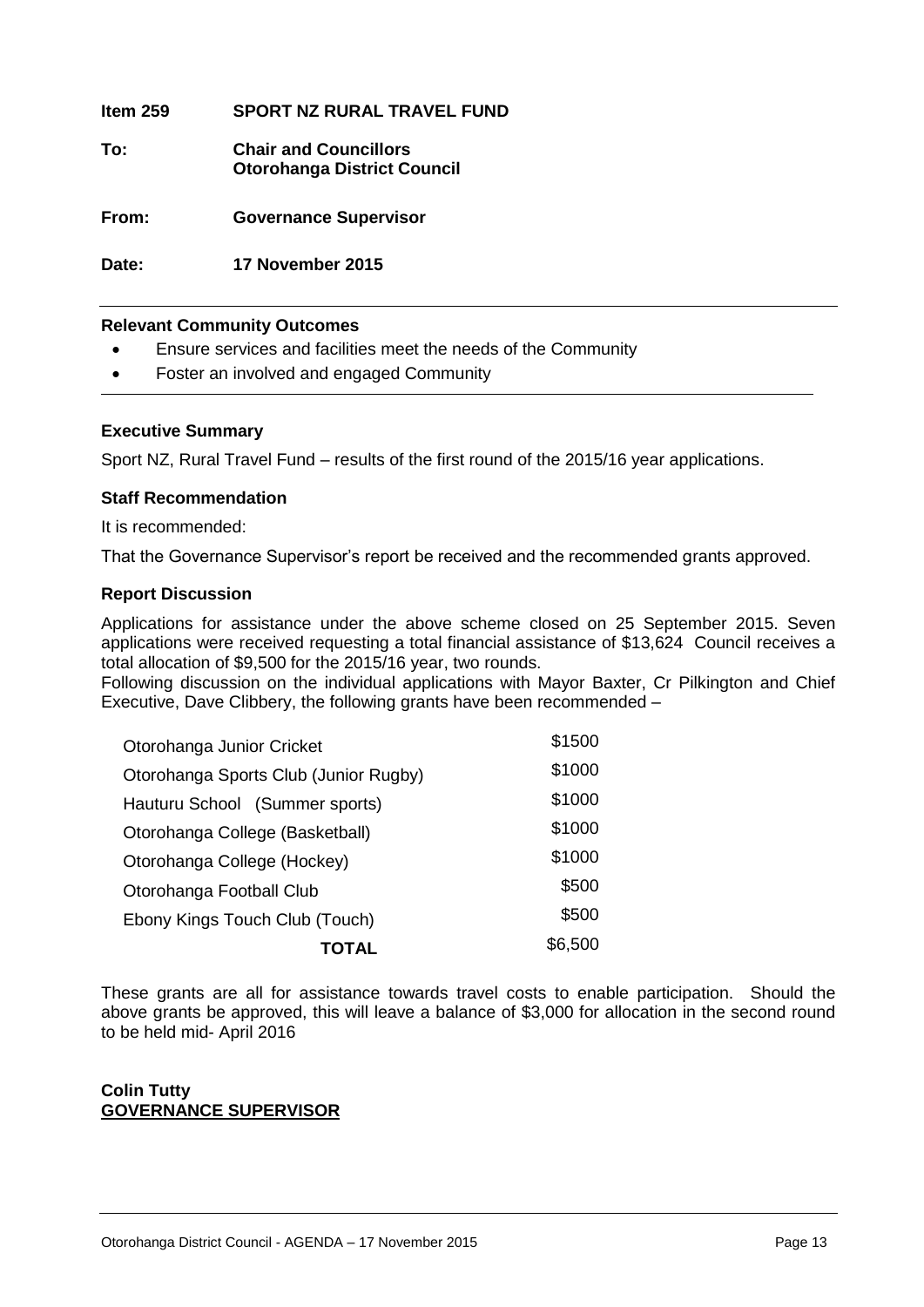| Item $260$ | ODC PROPOSED SCHEDULE OF MEETINGS FOR JANUARY TO<br><b>SEPTEMBER 2016</b>          |
|------------|------------------------------------------------------------------------------------|
| To:        | <b>His Worship the Mayor and Councillors</b><br><b>Otorohanga District Council</b> |
| From:      | <b>Chief Executive</b>                                                             |
| Date:      | 17 November 2015                                                                   |

#### **Executive Summary**

The proposed schedule of ordinary meeting dates for the period January to October 2016 are listed below for consideration and adoption.

#### **Staff Recommendation**

It is recommended that:

The proposed schedule of ordinary meeting dates for the period January to October 2016 be approved in accordance with Clause 19 of the Seventh Schedule of the Local Government Act 2002.

#### **Report Discussion**

#### **PROPOSED SCHEDULE OF ORDINARY MEETING DATES JANUARY - OCTOBER 2016**

| <b>Tuesday</b> | 19 January 2016                              |
|----------------|----------------------------------------------|
|                | 16 February 2016                             |
|                | 15 March 2016                                |
|                | 19 April 2016                                |
|                | 17 May 2016                                  |
|                | 21 June 2016                                 |
|                | 19 July 2016                                 |
|                | 16 August 2016                               |
|                | 20 September 2016                            |
|                | 18 October 2016 First meeting of new Council |

Time: **10.00am** unless otherwise indicated on the Agenda.

Venue: Council Chambers

#### **DC Clibbery CHIEF EXECUTIVE**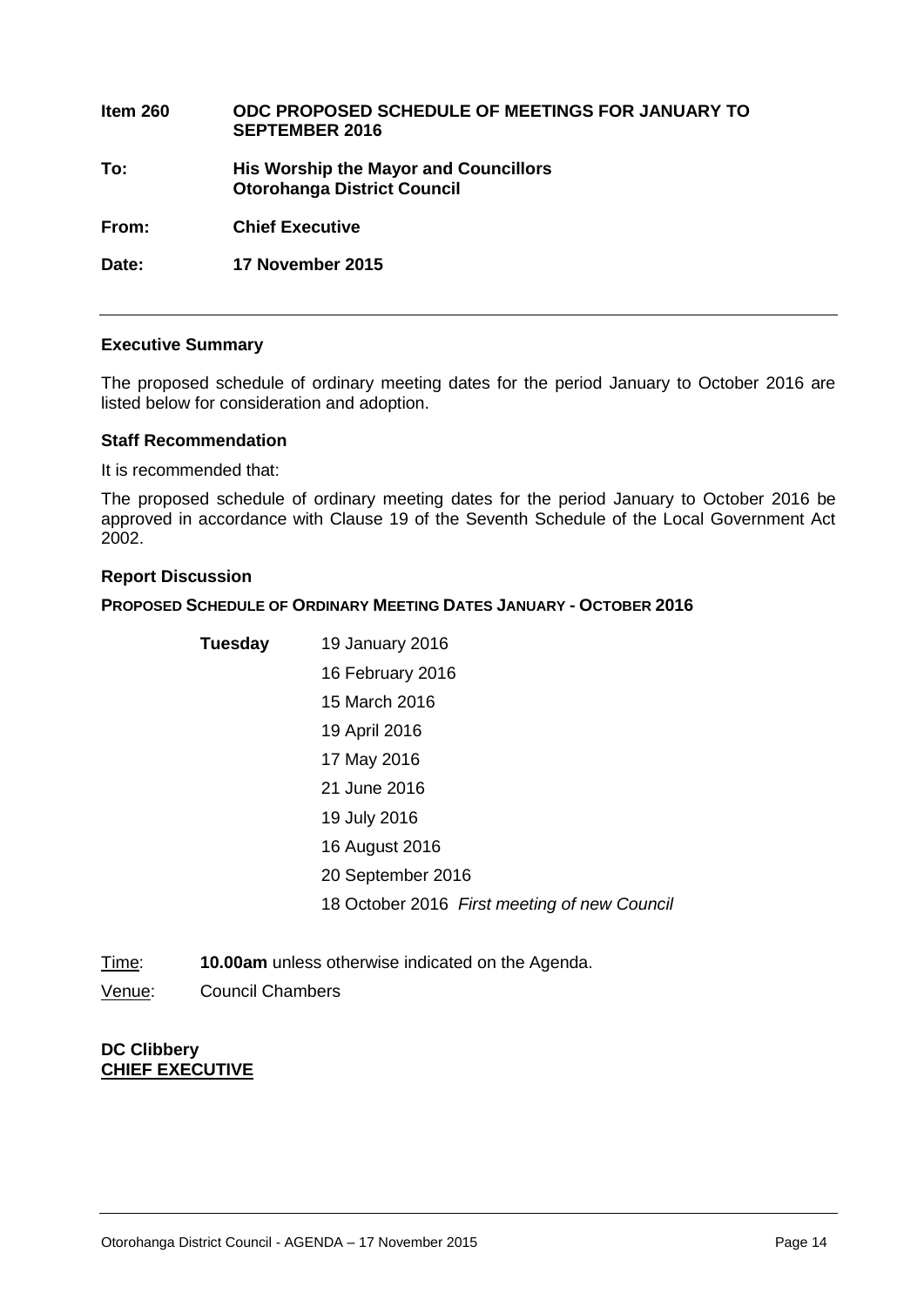#### **Item 261 ODC MATTERS REFERRED FROM 20 OCTOBER 2015**

**To: His Worship the Mayor & Councillors Otorohanga District Council**

**From: Governance Supervisor**

**Date: 17 November 2015**

#### **Executive Summary**

#### **1. COUNCIL**

#### 16 June 2015

i. Upon receipt of further information, Council is to consider whether to make a contribution to the Rural Health Alliance for support to farmers throughout the District.

#### **2. HIS WORSHIP**

#### 20 October 2015

i. To follow up on the suggestion for a future Council meeting to be held on a local Marae in the District.

#### **3. CR PHILLIPS**

#### 20 October 2015

i. To invite representatives proposing a sub-regional Sporting Facility in Te Kuiti, to attend the next meeting of Council on 17 November 2015 to make a presentation and to answer Members queries.

#### **4. CRS PRESCOTT & TINDLE**

#### 20 October 2015

i. On behalf of the OCB to have discussion with Landscape Consultant Mrs Rosemary Davison on the Board's decision to cancel the annual Community Garden Competition and whether there is other opportunities to encourage property owners to improve their properties.

**CA Tutty GOVERNANCE SUPERVISOR**